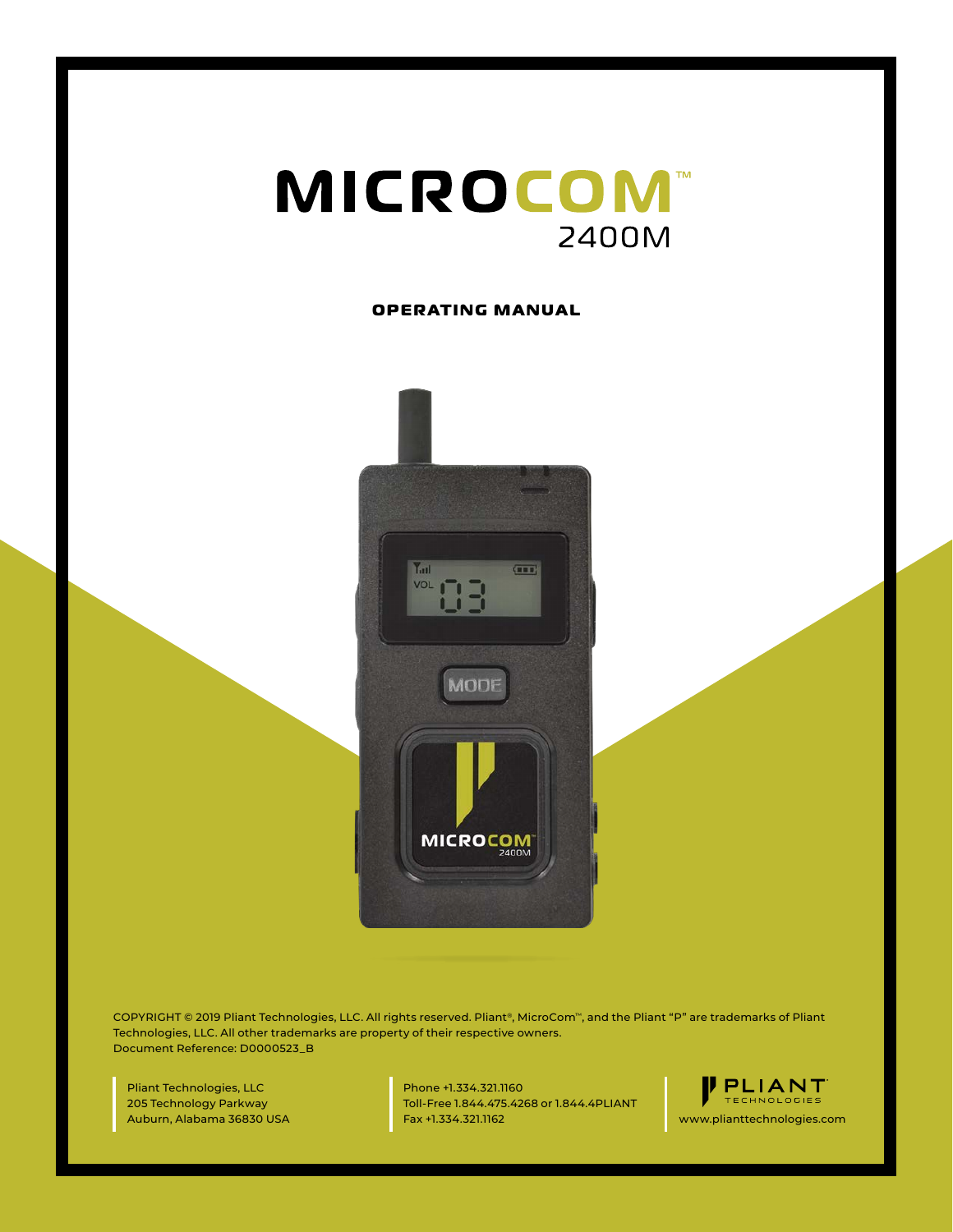# CONTENTS

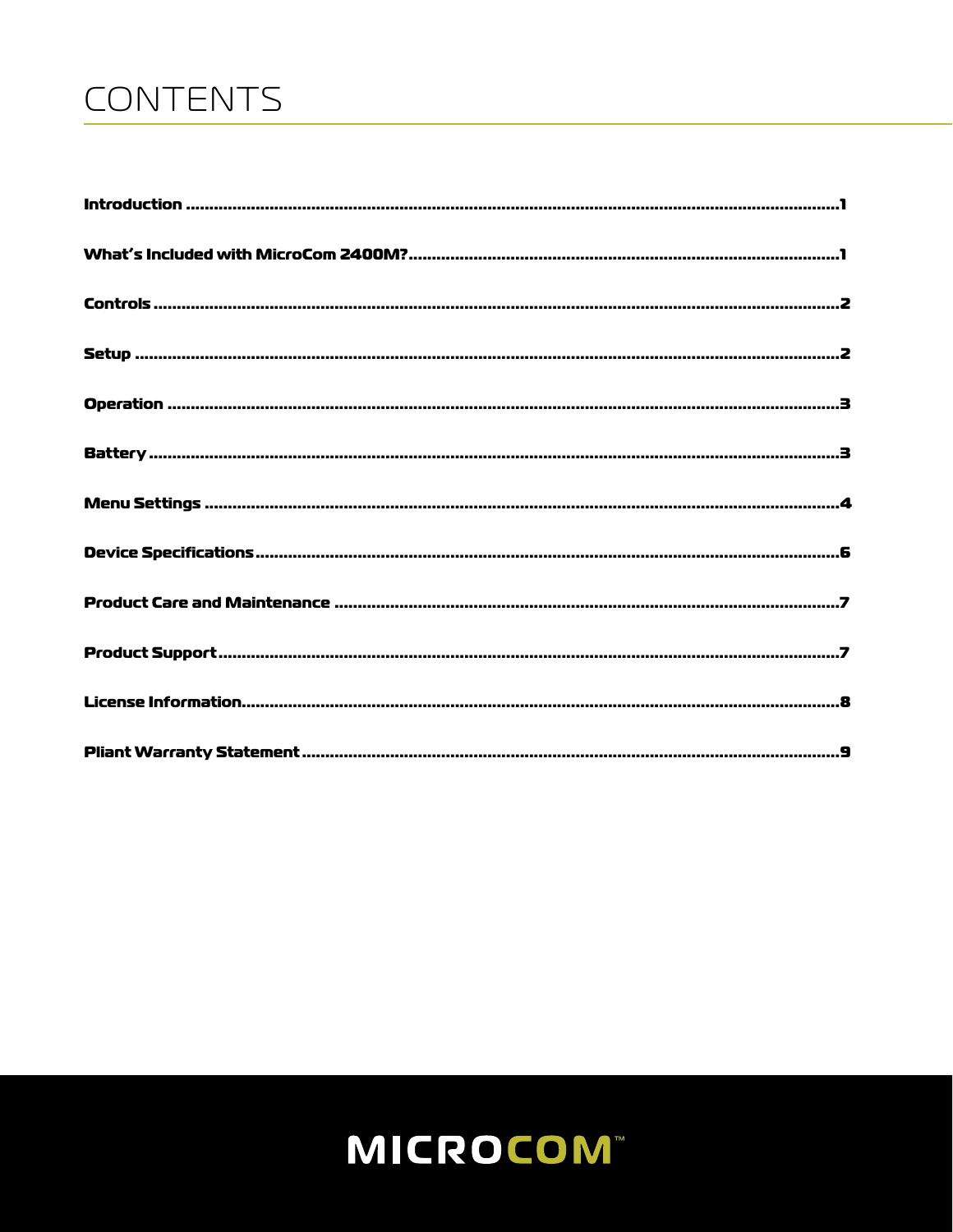# <span id="page-2-0"></span>INTRODUCTION

We at Pliant Technologies want to thank you for purchasing MicroCom 2400M. MicroCom 2400M is a compact, economical wireless intercom system that operates in the 2.4GHz frequency band to provide excellent range and performance. The system features small, lightweight belt packs and provides excellent sound quality, ease-of-use, and long-life battery operation.

In order to get the most out of your new MicroCom 2400M, please take a few moments to read this manual completely so that you better understand the operation of this product. This document applies to model PMC-2400M. For questions not addressed in this manual, feel free to contact the Pliant Technologies Customer Support Department.

### **PRODUCT FEATURES**

- Economical single-channel system
- Simple to operate
- Up to 5 full-duplex users
- Unlimited listen-only users

• Encrypted FHSS technology

• 2.4GHz frequency band

• Small and lightweight

- Water-resistant construction
- Long, 10-hour battery life
- Low latency (less than 35 ms)

### WHAT'S INCLUDED WITH MICROCOM 2400M?

- Holster
- Neck Strap
- USB Charging Cable

### **OPTIONAL ACCESSORIES**

- PAC-USB5-CHG: MicroCom 5-Port USB Charger
- PAC-MC-5CASE: IP-67-rated hard travel case
- PAC-MC-SFTCASE: MicroCom Soft Travel Case
- PHS-SB11LE-DM: SmartBoom® LITE Single Ear Pliant headset with Dual Mini connector for MicroCom
- PHS-SB110E-DM: SmartBoom PRO Single Ear Pliant headset with Dual Mini connector for MicroCom
- PHS-SB210E-DM: SmartBoom PRO Dual Ear Pliant headset with Dual Mini connector for **MicroCom**
- PHS-IEL-M: MicroCom in-ear headset, single ear, left only
- PHS-IELPTT-M: MicroCom in-hear headset with push-to-talk (PTT) button, single ear, left only
- PHS-LAV-DM: MicroCom lavalier microphone and eartube
- PHS-LAVPTT-DM: MicroCom lavalier microphone and eartube with PTT button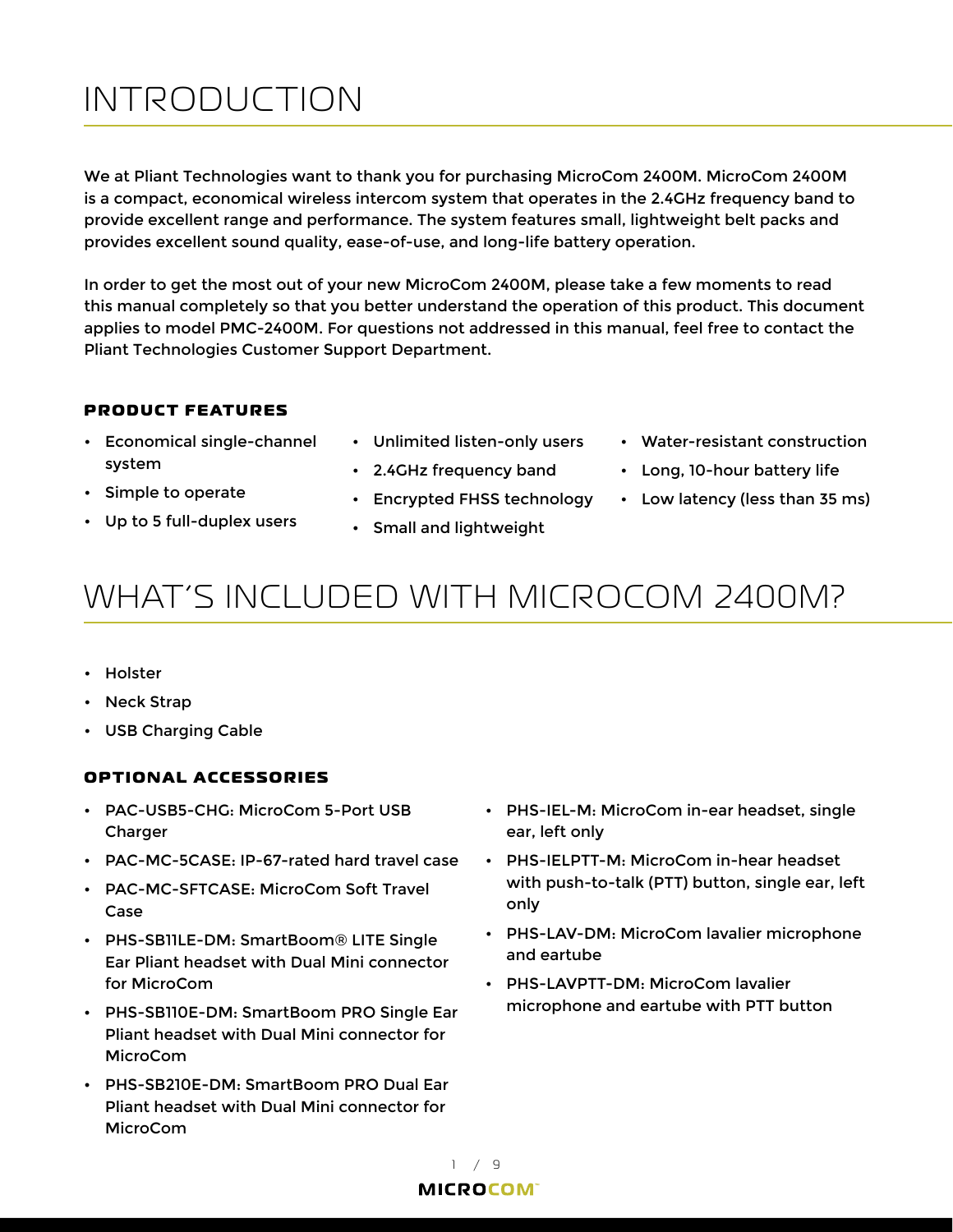# <span id="page-3-0"></span>CONTROLS



## SETUP

- 1. Connect a headset to the belt pack. The belt pack headset connection supports dual mini and single mini headsets. Dual mini connectors can be inserted in either direction. Single mini connectors can be inserted in either port of the headset connection.
- 2. Power on. Press and hold the POWER button for three (3) seconds, until the screen turns on.
- 3. Select a Group. Press and hold the MODE button for 3 seconds, until the "GRP" symbol is blinking on the LCD. Then, use the VOLUME +/− buttons to select a group number from 0–51. Short-press MODE to save your selection and proceed to ID setting.

Important: Belt packs must have the same group number to communicate.

- 4. **Select an ID.** When "ID" begins to blink on the LCD, use the VOLUME +/− buttons to select a unique ID number. Press and hold MODE to save your selection and exit the menu.
	- a. Pack IDs range from 00–05.
	- b. One pack *must always* use the "00" ID and serve as the master pack for proper system function. "MR" designates the master pack on its LCD.
	- c. Listen-only packs must use the "05" ID. You may duplicate ID "05" on multiple belt packs if setting up listen-only users. (See ["Receiving Mode Selection" on page 4](#page-5-1) for more information about that process.)



Figure 1: Group Edit Screen



Figure 2: ID Edit Screen



Figure 3: ID Edit Screen (Master ID)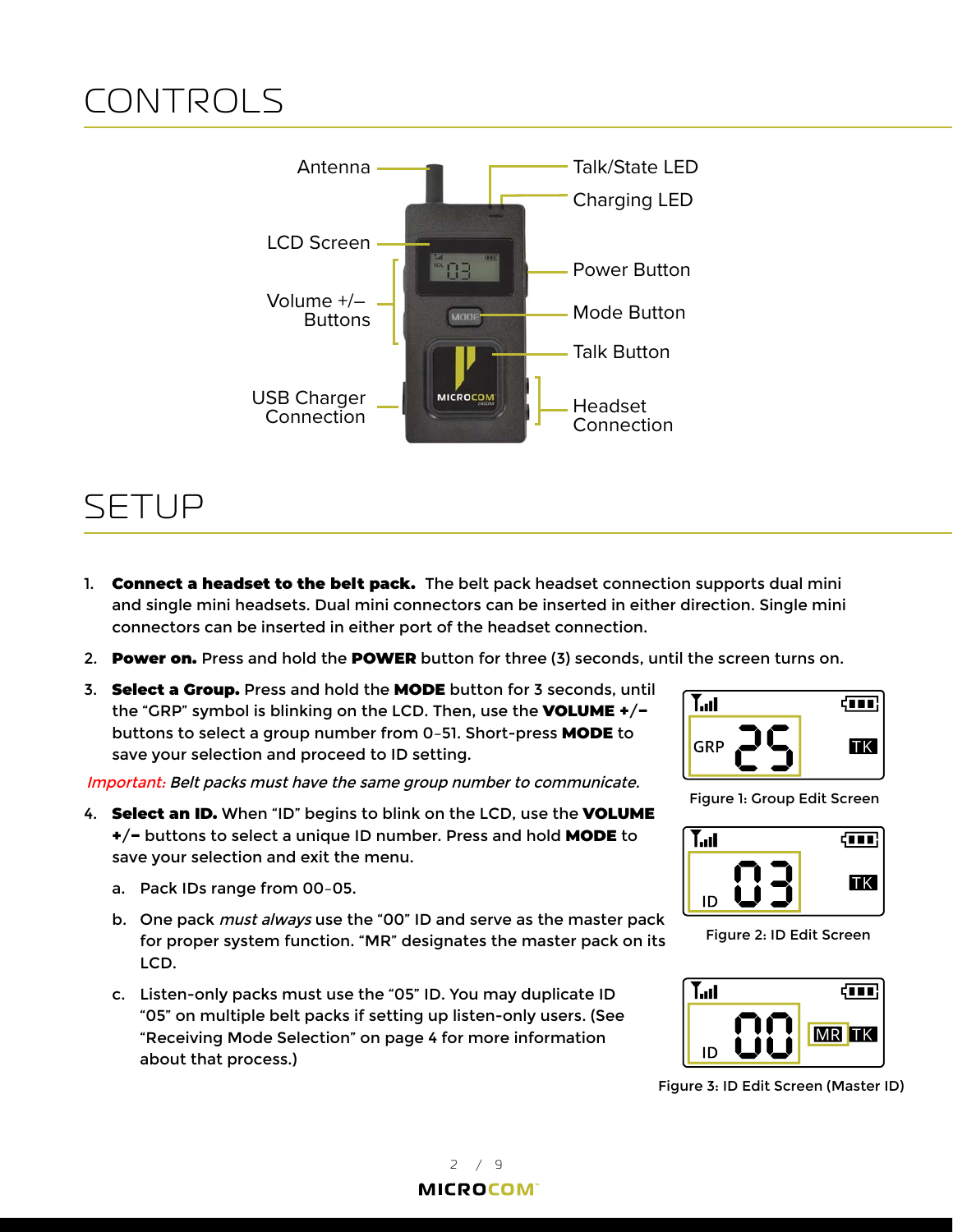## <span id="page-4-0"></span>OPERATION

- Talk Use the TALK button to enable or disable talk for the device. This button changes with a single, short press. "TK" appears on the LCD when enabled.
- Volume Up and Down Use the + and − buttons to control the volume. "VOL" and a numerical value from 00–09 appear on the LCD when volume is adjusted.
- LED Modes
	- » Left-hand Talk/State LED is blue and double blinks when logged in and single blinks when logged out.
	- » Right-hand Charging LED is red when battery is low and also red when charging in progress. LED turns off when charging is complete.

### **OPERATING MULTIPLE MICROCOM SY STEMS IN ONE LOC ATION**

Each separate MicroCom system should use the same Group for all belt packs in that system. Pliant recommends that systems operating in proximity to one another set their Groups to be at least ten (10) values apart. For example, if one system is using Group 03, another system nearby should use Group 13.

## **BATTERY**

The rechargeable Lithium-ion battery is installed in the device. Plug the USB charging cable into the USB port to recharge the battery. The charging LED in the right top corner of the device will illuminate solid red while the battery is charging and will turn off once the battery is fully charged. The battery charge time is approximately 3.5 hours from empty. The belt pack may be used while charging, but doing so may lengthen battery charge time.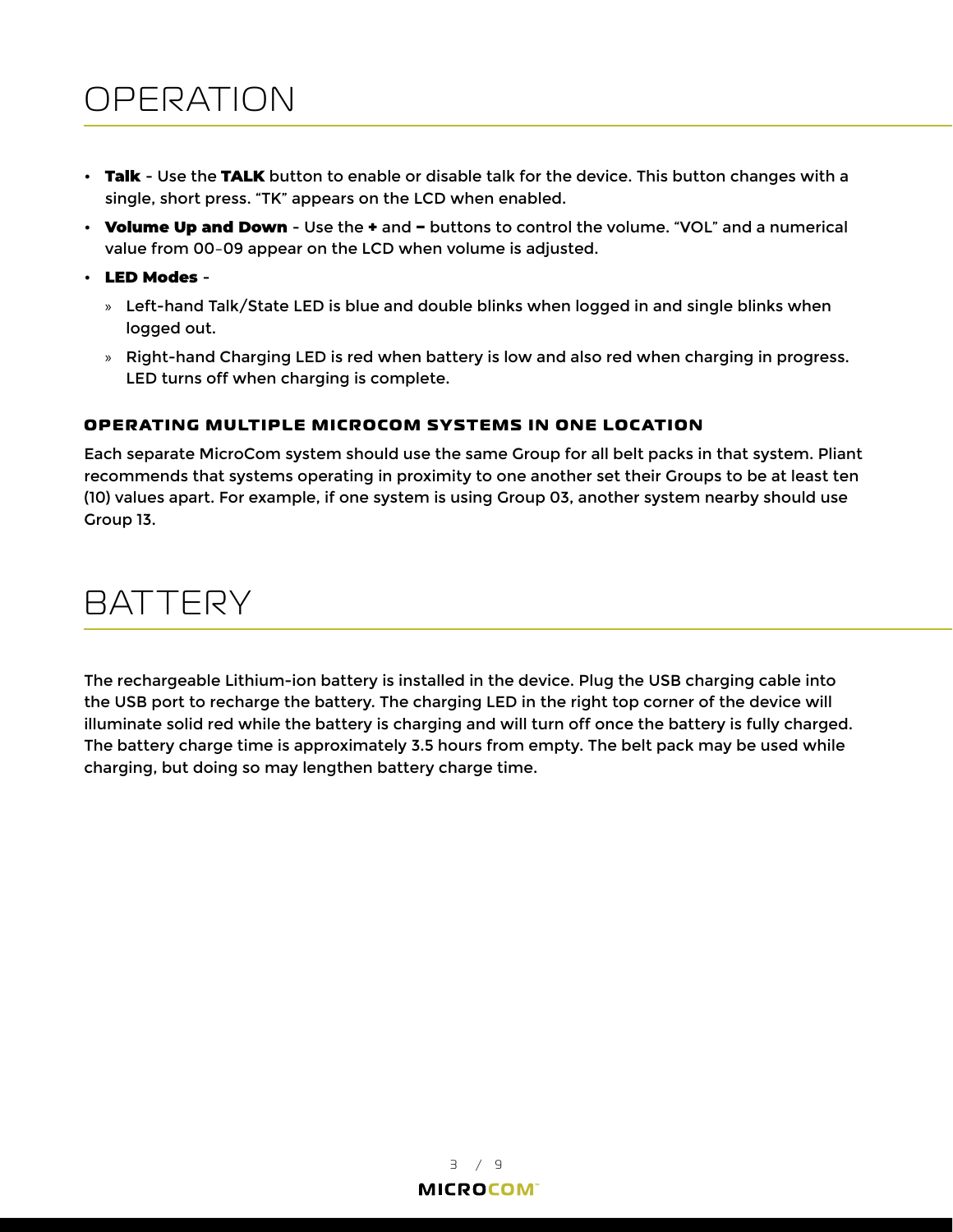# <span id="page-5-0"></span>MENU SETTINGS

The following settings are adjustable from the belt pack menu.

To access the menu, press and hold the MODE button for 3 seconds, until the "GRP" symbol is blinking on the LCD. Then, short-press the MODE button the specified number of times to access the setting you wish to change. Once you have finished your changes, press and hold MODE to save your selection and exit the menu.

- Side Tone On/Off Side tone allows you to hear yourself while talking. Louder environments may require you to increase your side tone.
	- » To adjust side tone, access the belt pack menu, then press the MODE button twice. When the "S\_" value is blinking on the LCD, use the VOLUME +/− buttons to select an option from S0–S5.
	- » "S0" is off. "S1" is the lowest side tone level. "S5" is the highest.
	- » The default side tone setting is "S3."
- <span id="page-5-1"></span>• Receiving Mode Selection - This setting allows you to set the belt pack to full duplex mode (both receiving and transmitting) or set it to receive only (i.e., listen only, which disables the belt pack's talk function).
	- » To switch the receiving mode setting, access the belt pack menu, then press the MODE button three (3) times. When the "P\_" value is blinking on the LCD, use the VOLUME +/− buttons to select between "PO" and "PF."
	- » "PO" is full duplex (both receiving and transmitting). This mode may only be used with pack IDs 00–04.
	- » "PF" is receive only (i.e., listen only). This mode may be used with any pack ID, but if you wish to set up multiple listen-only users, you may do so by repeating ID "05" as needed, and setting each pack to "PF" mode. This is an exception to the rule that all belt packs must have a unique ID number.
	- » The default mode setting is "PO."
- Microphone Sensitivity Level Control Set microphone sensitivity based on your environment and headset capabilities. Louder environments may require you to reduce the mic sensitivity, while quieter environments may require you to increase it.
	- » To adjust the mic sensitivity setting, access the belt pack menu, then press the MODE button four (4) times. When the "C\_" value is blinking on the LCD, use the VOLUME +/− buttons to select an option from C 1–C5.
	- » "C 1" is the lowest sensitivity level. "C5" is the highest.
	- » The default microphone sensitivity level setting is "C 1."
- **Audio Output High/Low** Higher audio output is recommended for louder environments. Changing the output setting here results in a gain increase or decrease of 3 dB.
	- » To switch the audio output setting, access the belt pack menu, then press the MODE button five (5) times. When the "U\_" value is blinking on the LCD, use the VOLUME +/− buttons to select between "UL" and "UH."
	- » "UL" is audio output low. "UH" is audio output high.
	- » The default audio output setting is "UH" (audio output high).

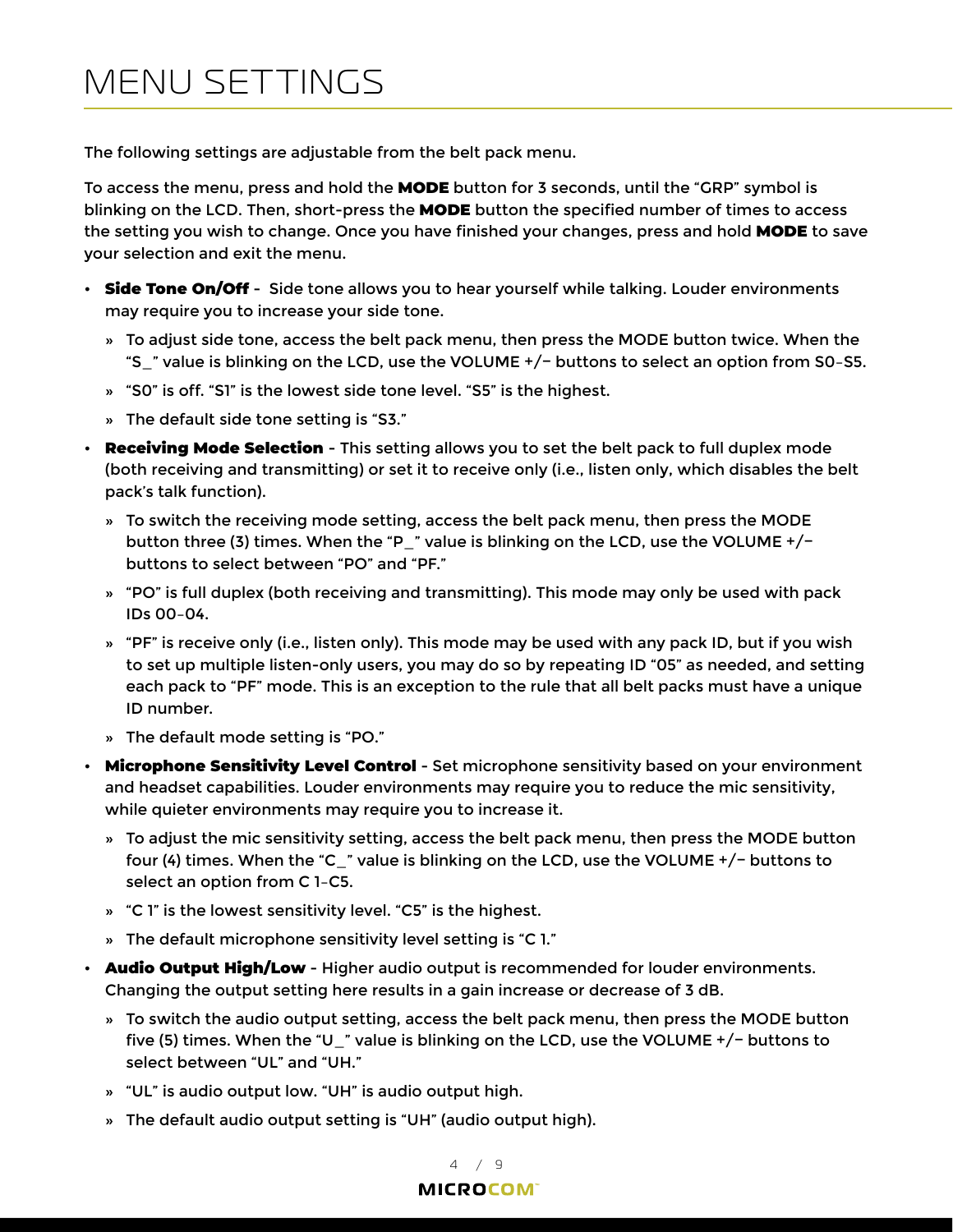#### **MENU OPTIONS**

| <b>Menu Setting</b>          | <b>Options</b>               | <b>Description</b>                                                        |
|------------------------------|------------------------------|---------------------------------------------------------------------------|
| Side Tone                    | S0<br>S1, S2, S3*, S4, S5    | Side Tone Off<br>Side Tone Levels 1-5                                     |
| <b>Receiving Mode</b>        | PO <sup>*</sup><br><b>PF</b> | <b>Receiving and Transmitting Mode</b><br>Receive-Only Mode (Listen-Only) |
| <b>Mic Sensitivity Level</b> | C1*, C2, C3, C4, C5          | Mic Sensitivity Levels 1-5                                                |
| <b>Audio Output Level</b>    | UL<br>UH <sup>*</sup>        | <b>Audio Output Low</b><br><b>Audio Output High</b>                       |

\* Default Settings Noted with Asterisk

### **RECOMMENDED SETTINGS BY HEADSET**

The following table provides recommended MicroCom settings for several common headset models.

| <b>Headset Model</b>      | <b>Recommended Setting</b>   |                           |  |
|---------------------------|------------------------------|---------------------------|--|
|                           | <b>Mic Sensitivity Level</b> | <b>Audio Output Level</b> |  |
| Headset with boom mic     |                              | UН                        |  |
| Headset with lavalier mic |                              | UH                        |  |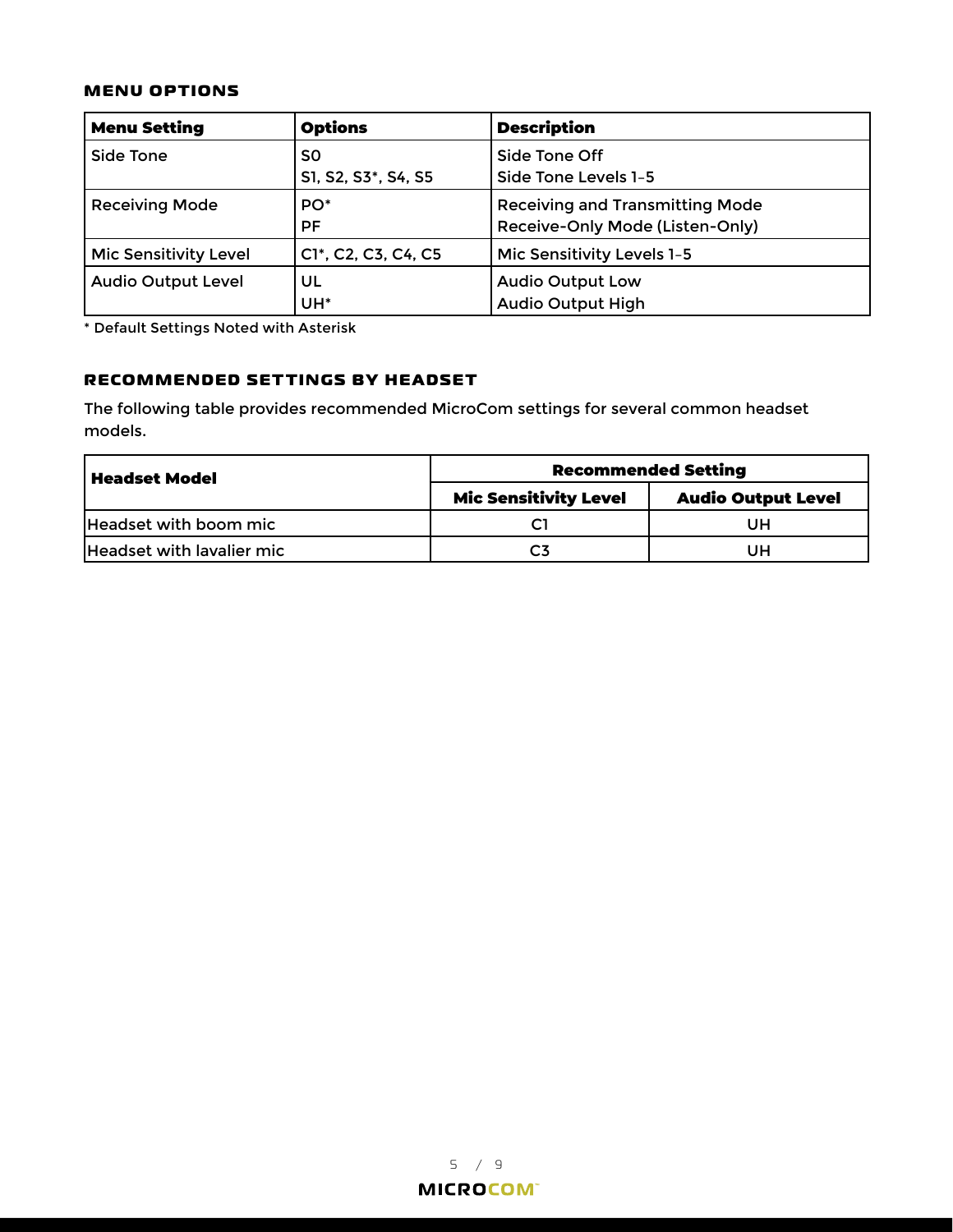# <span id="page-7-0"></span>DEVICE SPECIFICATIONS

| <b>Specification**</b>           | <b>Details</b>                                      |
|----------------------------------|-----------------------------------------------------|
| Radio Frequency Type             | ISM 2400-2483 MHz                                   |
| Radio Interface                  | ISM 2400 MHz: FSK Modulation with Frequency Hopping |
| <b>Voice Codec</b>               | 16 bit / 16 KHz                                     |
| <b>Tx Max Output Power</b>       | 100 mW                                              |
| <b>Rx Sensitivity</b>            | $-95$ dBm                                           |
| <b>Voice Latency</b>             | $55$ ms                                             |
| <b>Frequency Channels</b>        | 78 channels                                         |
| <b>Channel Spacing</b>           | 2 MHz                                               |
| Data Rate                        | 2 Mbps                                              |
| <b>Battery Type</b>              | Rechargeable 3.7 V, 1,100 mA Li-ion fixed battery   |
| <b>Battery Life</b>              | Approx. 10 hours                                    |
| <b>Power Consumption Average</b> | 10 mA at Class 1 (100 mW)                           |
| <b>Charge Type</b>               | USB Micro, 5V 1-2A                                  |
| <b>Frequency Response</b>        | $50$ Hz - 7 kHz                                     |
| <b>Maximum Full Duplex Users</b> | 5                                                   |
| Dimension / Weight               | 98 mm (H) x 49 mm (W) x 17 mm (D) / 88 g            |
| <b>Display</b>                   | 7-segment LCD                                       |

\*\*Notice about Specifications: While Pliant Technologies makes every attempt to maintain the accuracy of the information contained in its product manuals, that information is subject to change without notice. Performance specifications included in this manual are design-centered specifications and are included for customer guidance and to facilitate system installation. Actual operating performance may vary. Manufacturer reserves the right to change specifications to reflect latest changes in technology and improvements at any time without notice.

NOTE: This model complies with ETSI standards (300.328 v1.8.1).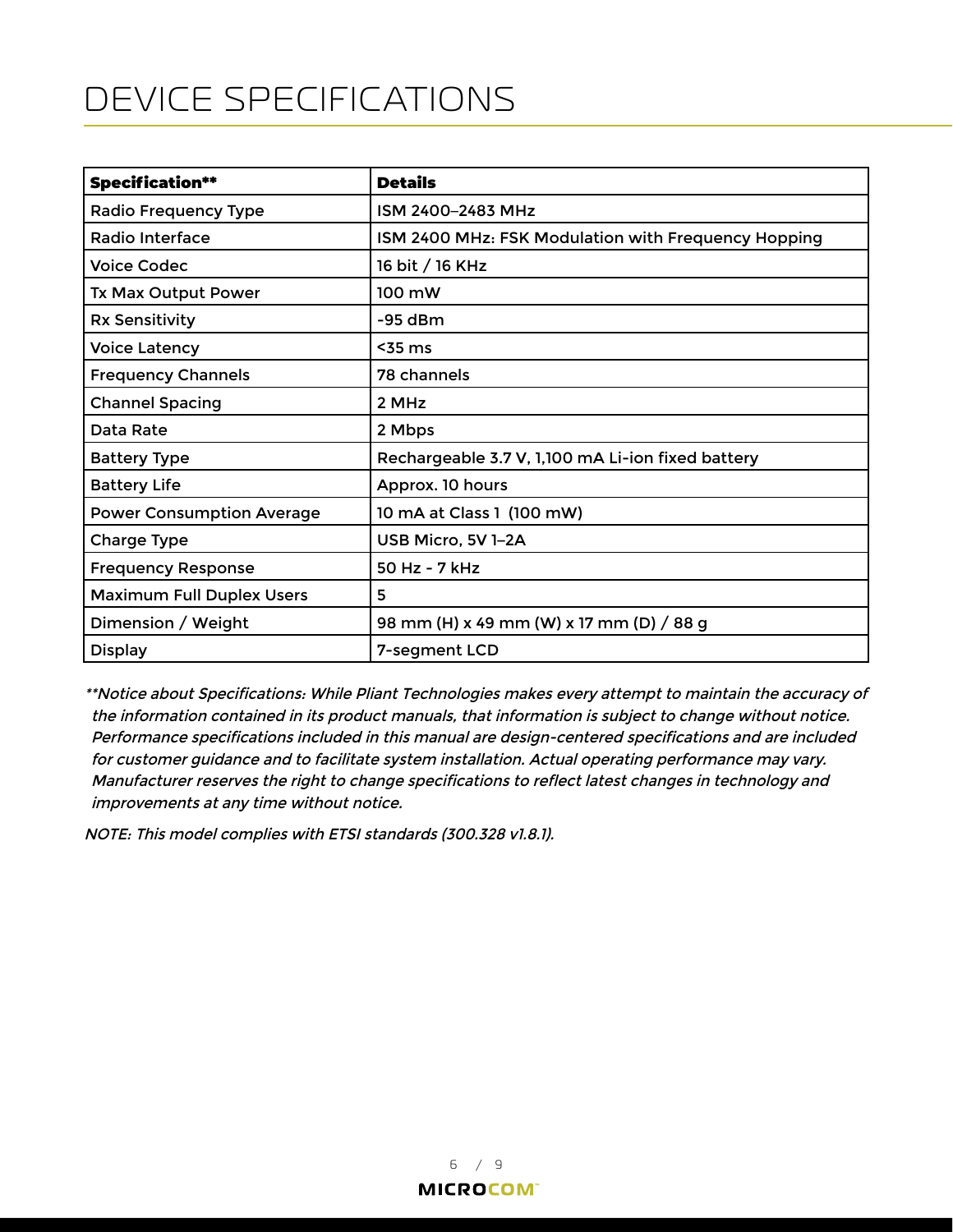<span id="page-8-0"></span>Clean using a soft, damp cloth.

CAUTION: Do not use cleaners that contain solvents. Keep liquid and foreign objects out of the device openings. If the product is exposed to rain, gently wipe off all surfaces, cables, and cable connections as soon as possible and allow unit to dry before storing.

## PRODUCT SUPPORT

Pliant Technologies offers technical support via phone and email from 07:00 to 19:00 Central Time (UTC−06:00), Monday through Friday.

1.844.475.4268 or +1.334.321.1160 technical.support@plianttechnologies.com

Visit www.plianttechnologies.com for product support, documentation, and live chat for help. (Live chat available 08:00 to 17:00 Central Time (UTC−06:00), Monday through Friday.)

### **RETURNING EQUIPMENT FOR REPAIR OR MAINTENANCE**

All questions and/or requests for a Return Authorization Number should be directed to the Customer Service department (customer.service@plianttechnologies.com). Do not return any equipment directly to the factory without first obtaining a Return Material Authorization (RMA) Number. Obtaining a Return Material Authorization Number will ensure that your equipment is handled promptly.

All shipments of Pliant products should be made via UPS, or the best available shipper, prepaid and insured. The equipment should be shipped in the original packing carton; if that is not available, use any suitable container that is rigid and of adequate size to surround the equipment with at least four inches of shock-absorbing material. All shipments should be sent to the following address and must include a Return Material Authorization Number:

Pliant Technologies Customer Service Department Attn: Return Material Authorization # 205 Technology Parkway Auburn, AL USA 36830-0500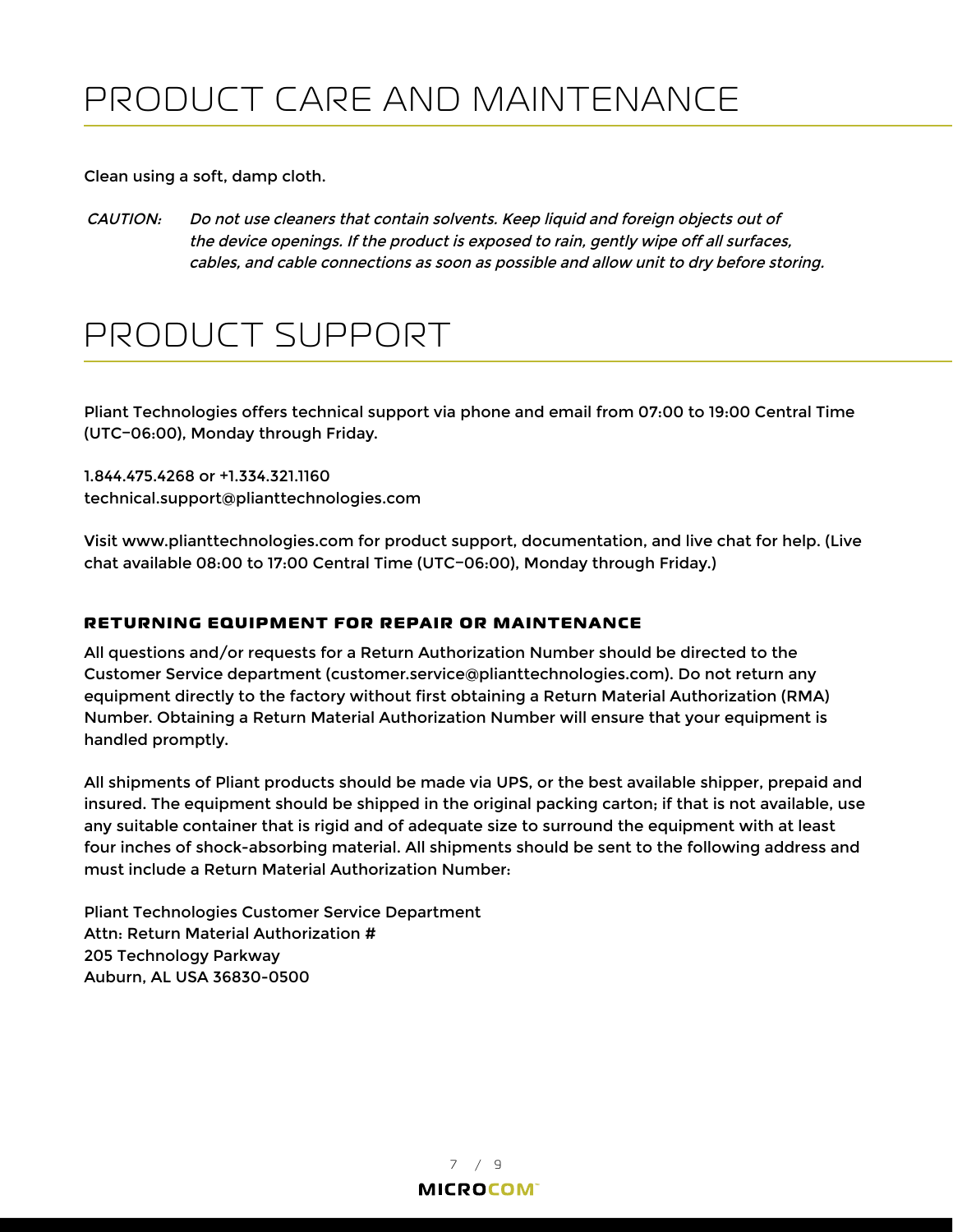### <span id="page-9-0"></span>**PLIANT TECHNOLOGIES MICROCOM™ FCC COMPLIANCE STATEMENT**

00004236 (FCCID: YJHMC-1124G)

This equipment has been tested and found to comply with the limits for a Class B digital device, pursuant to Part 15 of the FCC Rules. These limits are designed to provide reasonable protection against harmful interference in a residential installation. This equipment generates, uses and can radiate radio frequency energy and, if not installed and used in accordance with the instructions, may cause harmful interference to radio communications. However, there is no guarantee that interference will not occur in a particular installation. If this equipment does cause harmful interference to radio or television reception, which can be determined by turning the equipment off and on, the user is encouraged to try to correct the interference by one of the following measures:

- Reorient or relocate the receiving antenna.
- Increase the separation between the equipment and receiver.
- Connect the equipment into an outlet on a circuit different from that to which the receiver is connected.
- Consult the dealer or an experienced radio/TV technician for help.

#### **CAUTION**

Modifications not expressly approved by the party responsible for compliance could void the user's authority to operate the equipment.

FCC Compliance Information: This device complies with Part 15 of the FCC Rules. Operation is subject to the following two conditions: (1) This device may not cause harmful interference, and (2) this device must accept any interference received, including interference that may cause undesired operation.

#### **IMPORTANT NOTE**

FCC RF Radiation Exposure Statement: This equipment complies with FCC RF radiation exposure limits set forth for an uncontrolled environment.

The antennas used for this transmitter must be installed to provide a separation distance of at least 5 mm from all persons and must not be co-located or operating in conjunction with any other antenna or transmitter.